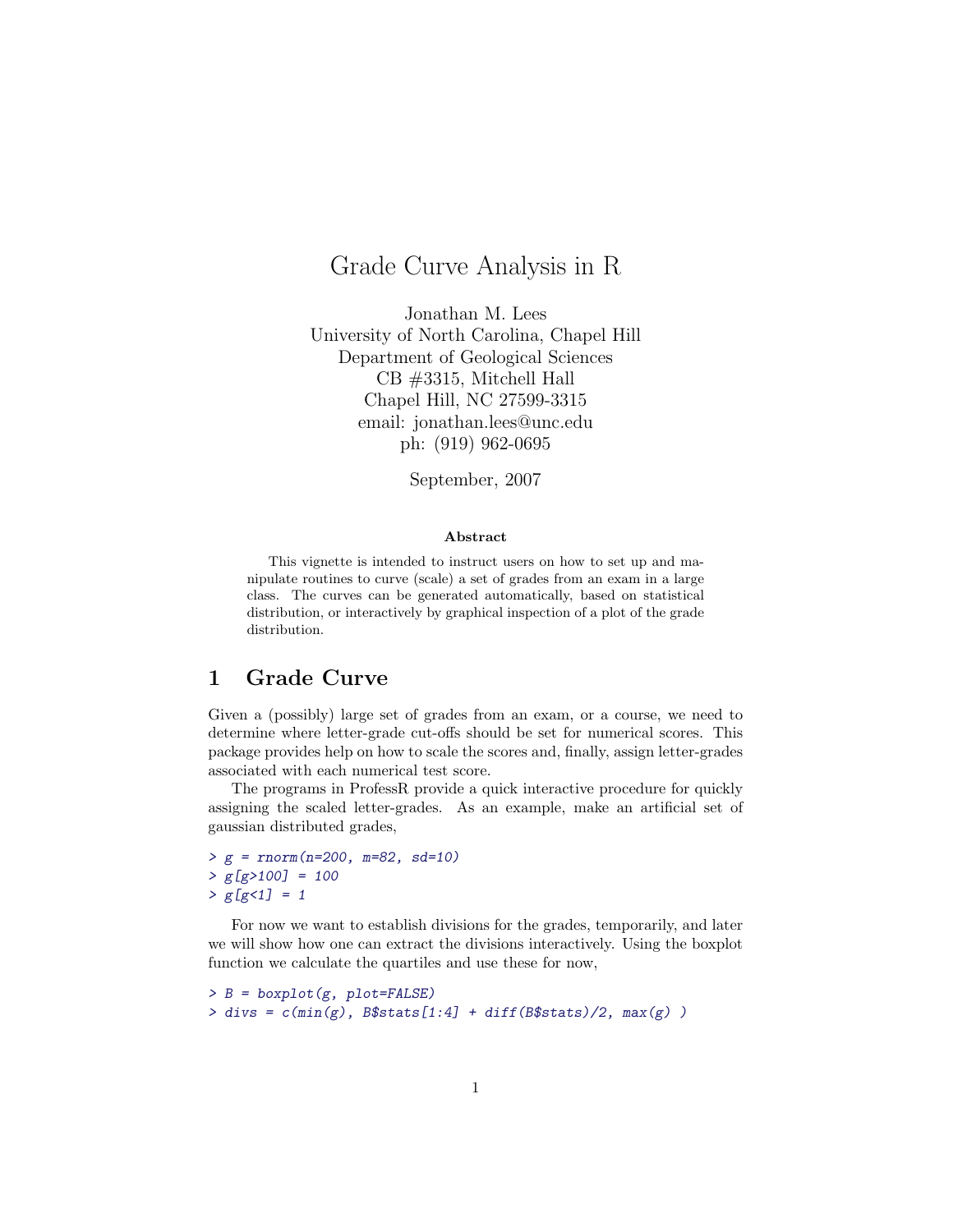The divisions divide the scores into groups that are assigned grades. The use of the boxplot function often provides good guides for dividing a large set of real test grades. The main code in ProfessR now can plot the grades and

```
> library(ProfessR)
> ## get(getOption("device"))(width = 12, height = 7)
> ## dev.new()
> D1 = do.grades(g, divs=divs, tit="GEOL 105 Exam 1")
Grade divisions:
54.71848
67.97839
79.6211
85.84556
94.24885
100
Letter Grade Distribution:
1 A+ 8
2 A 6
3 A- 7
4 B+ 9
5 B 18
6 B- 16
7 C+ 25
8 C 20
9 C- 16
10 D+ 26
11 D 24
12 D- 13
13 F 12
[1] "Mean Score= 74.658903376203"
```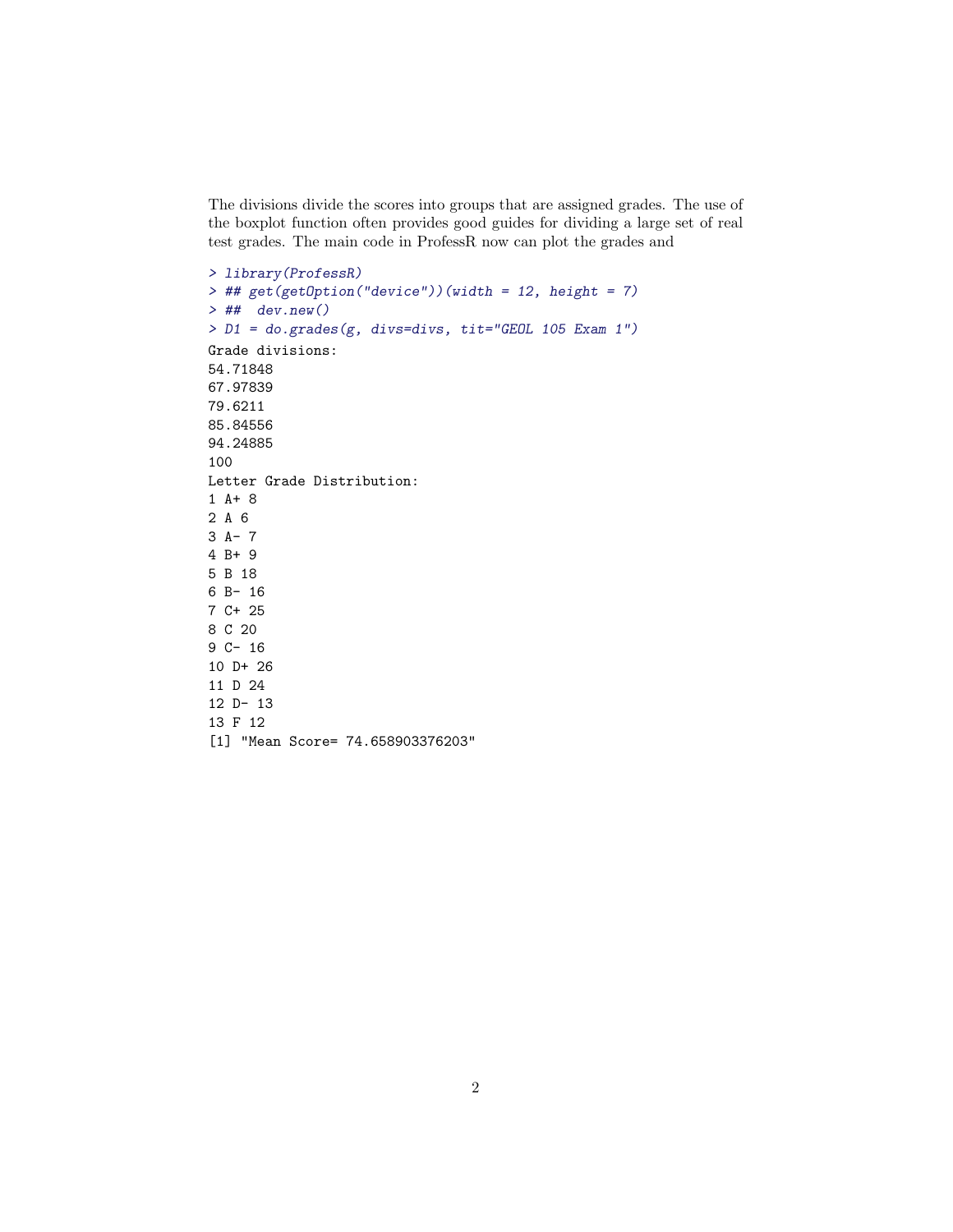

display

a histogram of the grades with divisions illustrated (vertical dashed lines) and grade cut-offs marked. In addition other statistics are shown, including the mean, and standard deviations from the mean.

Normally the automatic method does not work to complete satisfaction, so the program can be run interactively by removing the divs argument. The user must then select the cut-offs graphically by clicking 4 times on the plot to set the desired distribution of grades. This allows an instructor to shift the cut-off points slightly depending on the slight variations that often occur on real test scores. For example if there is a small peak in near the boundary between A and B, the instructor may wish to give a slight boost to those students by bumping them up to an A- grade if they autoatically would fall into the B+ category.

The out put of the do.grades routine includes all the original grades, the scaled values and the letters associated with those scores. The letters are assigned by the divisions and linearly interpolated between division marks to get plus and minus categories (A-, B+, etc...) . The scaled scores are stored for later use, say for averaging hourly exams and the scaled final exam. (Since the hourly exams and the final exams are scaled individually, the final course grade , which is a weighted average of these test scores would not necessarily be scaled).

Once the divisions are set, a final presentation plot can be generated by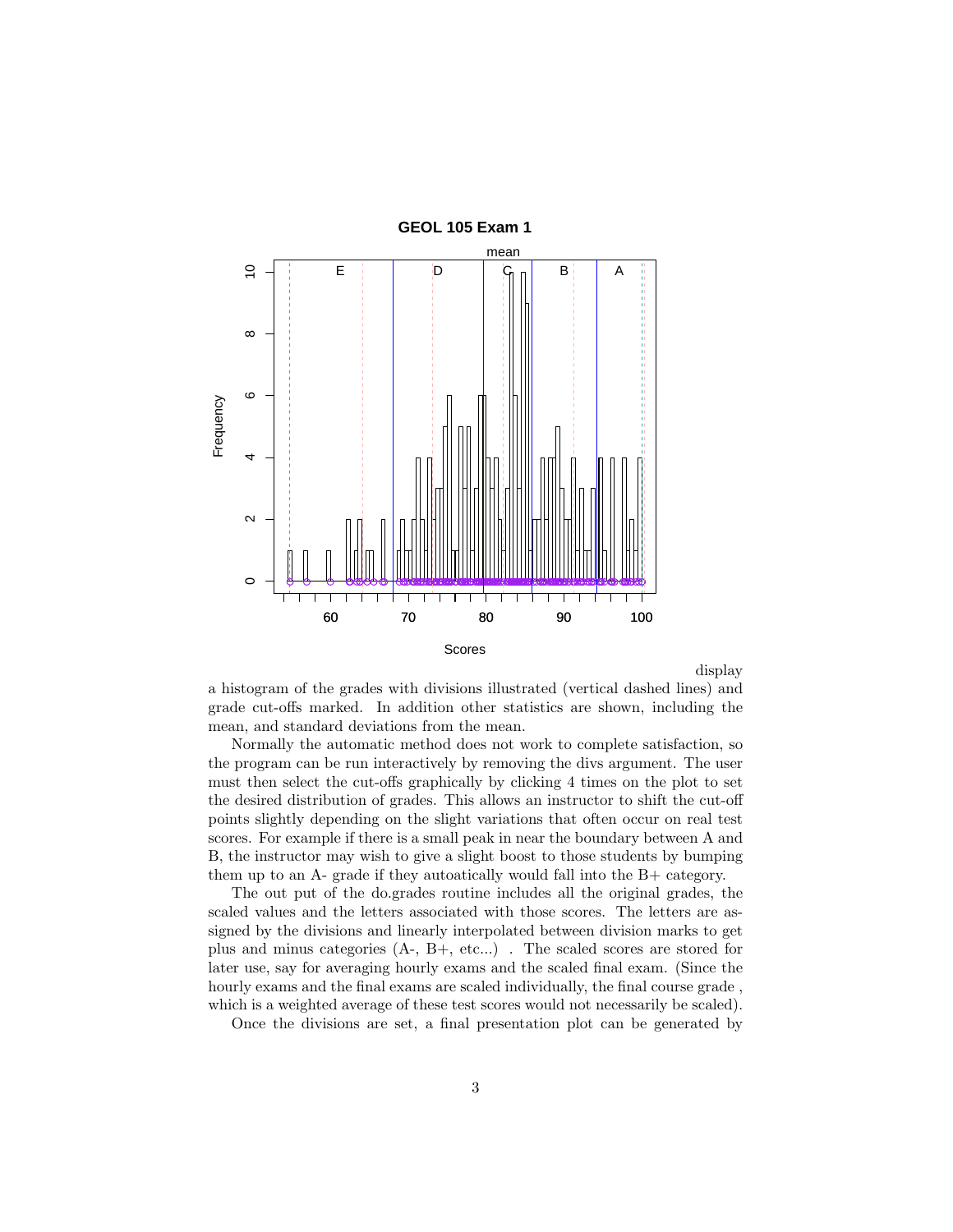using the divisions extracted from the user input via the locator() function. For this vignette, however, we replace the user's input with the generated divisions determined above, although in a real situation this would not be used. In this example we load a set of real data recorded on the second exam from a geology test at the University of North Carolina,

```
> data(E2grades)
> g = E2grades> B = boxplot(g[g>1], plot=FALSE)> divs = c(min(g), B$stats[1:4] + diff(B$stats)/2, max(g))
> ## get(getOption("device"))(width = 12, height = 7)
>
>
> G1 = do.grades(g, divs=divs , tit="GEOL 105 Exam 1")
> J = jist(G1$hist, G1$grades, G1$lett)
\overline{ }
```


showing all the letters grades plotted on the histogram. Students can see their grade and are often satisfied that they understand the idea of scaling.

**GEOL 105 Exam 1**